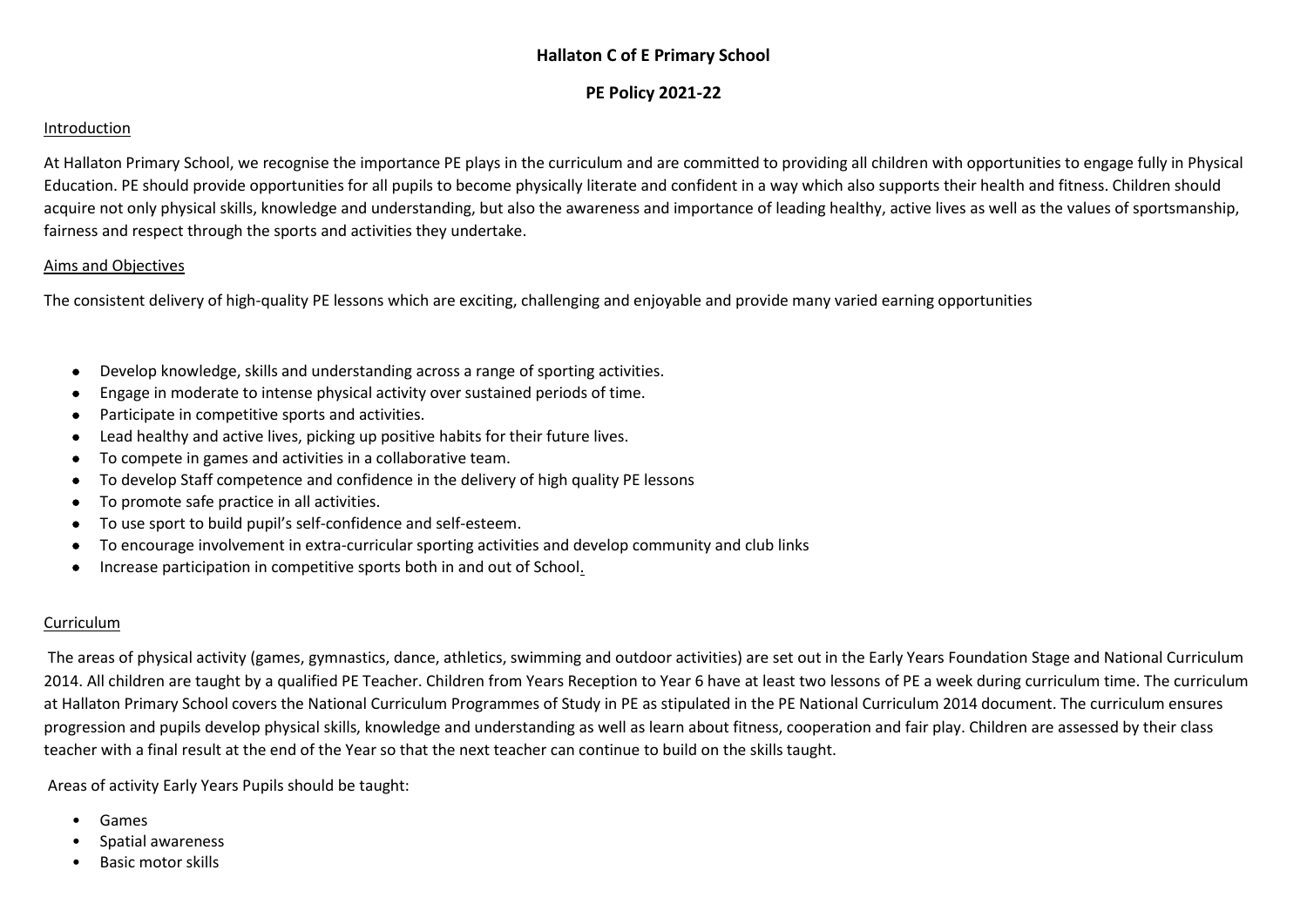- Co-ordination and control
- Aiming, predicting and estimating Dance
- Using their imagination in art, design, music, dance, imaginative role-play and stories Gymnastics
- Travel around, under, over and through balancing and climbing apparatus

Games (KS1 and KS2) Pupils should be taught:

- simple competitive games
- a variety of ways to send, receive, strike and travel with/without a ball
- games which include running, chasing, dodging, avoiding and awareness of space and other players
- to develop core skills in attacking, defending, invasion, striking and fielding
- to play small-sided and simplified versions of net/wall and target games

Gymnastics (KS1 and KS2) Pupils should be taught:

- to use technical vocabulary
- to perform basic actions of travelling (turning, rolling, jumping, balancing, climbing)
- to link movements on the floor and apparatus
- to repeat movements / develop sequences
- to develop complex movements

Dance (KS1 and KS2) Pupils should be taught:

- to compose and control movements by varying shape, size, direction, level, speed, tension and continuity
- investigate different genres of dance
- to express feelings moods and ideas
- to respond to various stimuli including music

Athletics (KS1 and KS2) Pupils should be taught:

- to develop and refine basic running, jumping and throwing techniques using a variety of equipment
- to measure, compare and improve their own performance

Swimming (KS1) Pupils should be taught:

- to swim unaided, competently and safely for at least 25m
- to develop water confidence
- to develop floating skills and support positions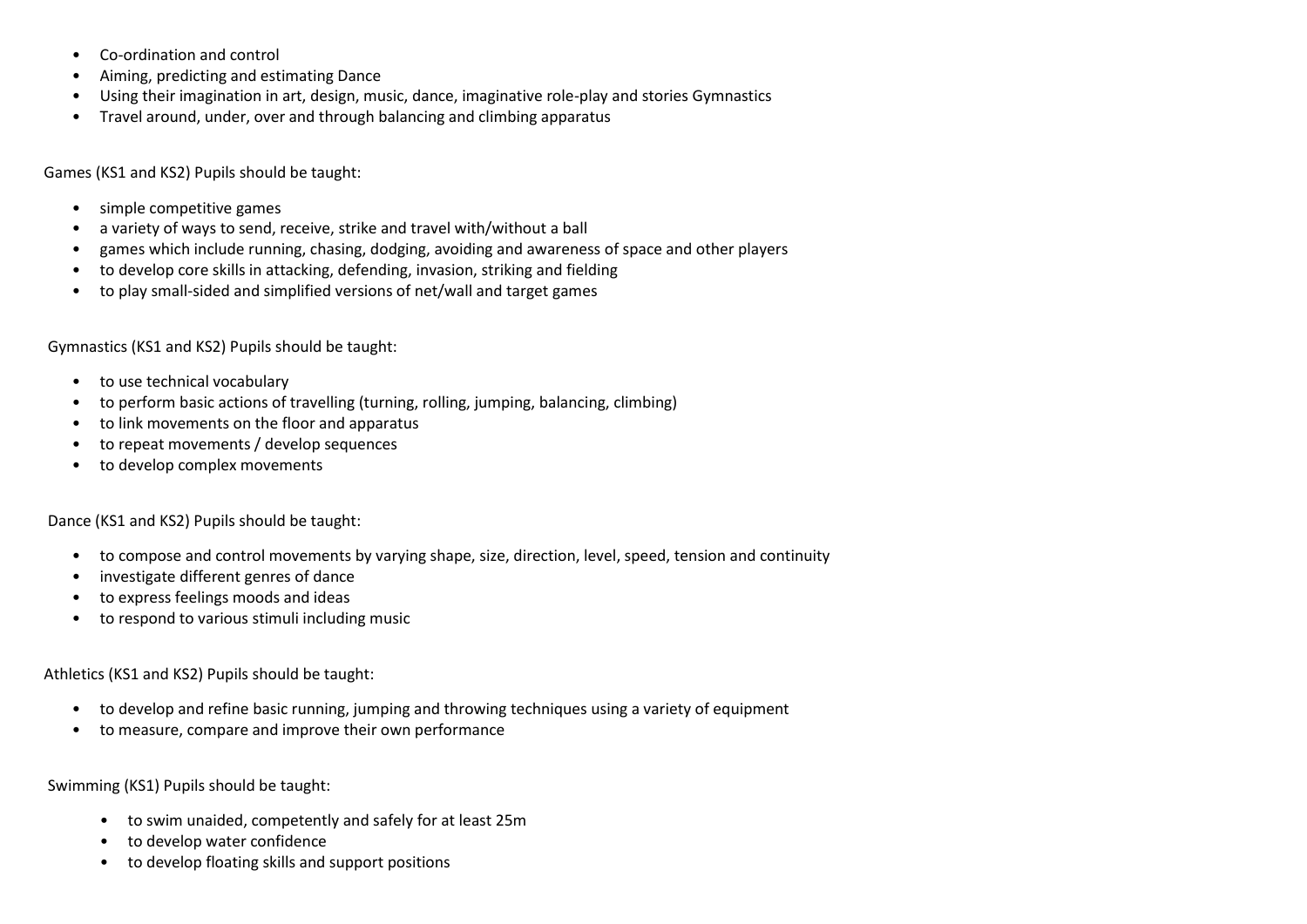- to develop effective and efficient swimming strokes on the front and back
- to understand and follow basic water safety and survival skills

Outdoor Activities (KS2) Pupils should be taught:

- to perform outdoor and adventurous activities in a variety of environments
- to face physical and problem-solving challenges individually and collaboratively

#### Additional PE activities

All children at Hallaton Primary School are encouraged to become engaged with competitive and non-competitive events in and out of school time. We are in a partnership with Rutland sports which provides us with a range of events throughout the year. The children in KS2 are invited to compete and engage with a range of festivals and competitive events. In KS1 the children get involved with multi-skills festivals where they learn and develop skills and games.

#### Participation in PE

We aim for full participation in every PE lesson and aim to do this by:

- Allowing the children to attend school in their PE kit on the days that they have PE.
- A wide range of imaginative resources and teaching strategies are used to actively engage pupils in participating in lessons.
- Our curriculum takes into consideration the range of pupils' needs to ensure continuity and progression in learning is provided and PE lessons will be suitably differentiated in order to support and challenge pupils.
- Staff ensure that pupils of all abilities are able to access the PE curriculum by providing alternative, or different resources to develop new skills and ensure a positive relationship with physical activity from an early age.
- Pupils who are unable to participate in a PE lesson are engaged purposefully with other roles such as observation or feedback.
- PE kit should be a white t-shirt or in the colder months, the black school sweatshirt provided.
- Black or navy shorts (leggings underneath are permitted in the colder months)
- Trainers or black PE pumps
- *School shoes are not permitted to be worn*

#### **Monitoring and evaluation of physical activity**

The PE Lead Teacher is responsible for the overall monitoring of the quality of PE and physical activity provision.

We monitor PE in the curriculum through subject reviews and self-evaluation in order to provide an accurate perspective on how it is being delivered and how it can be further improved.